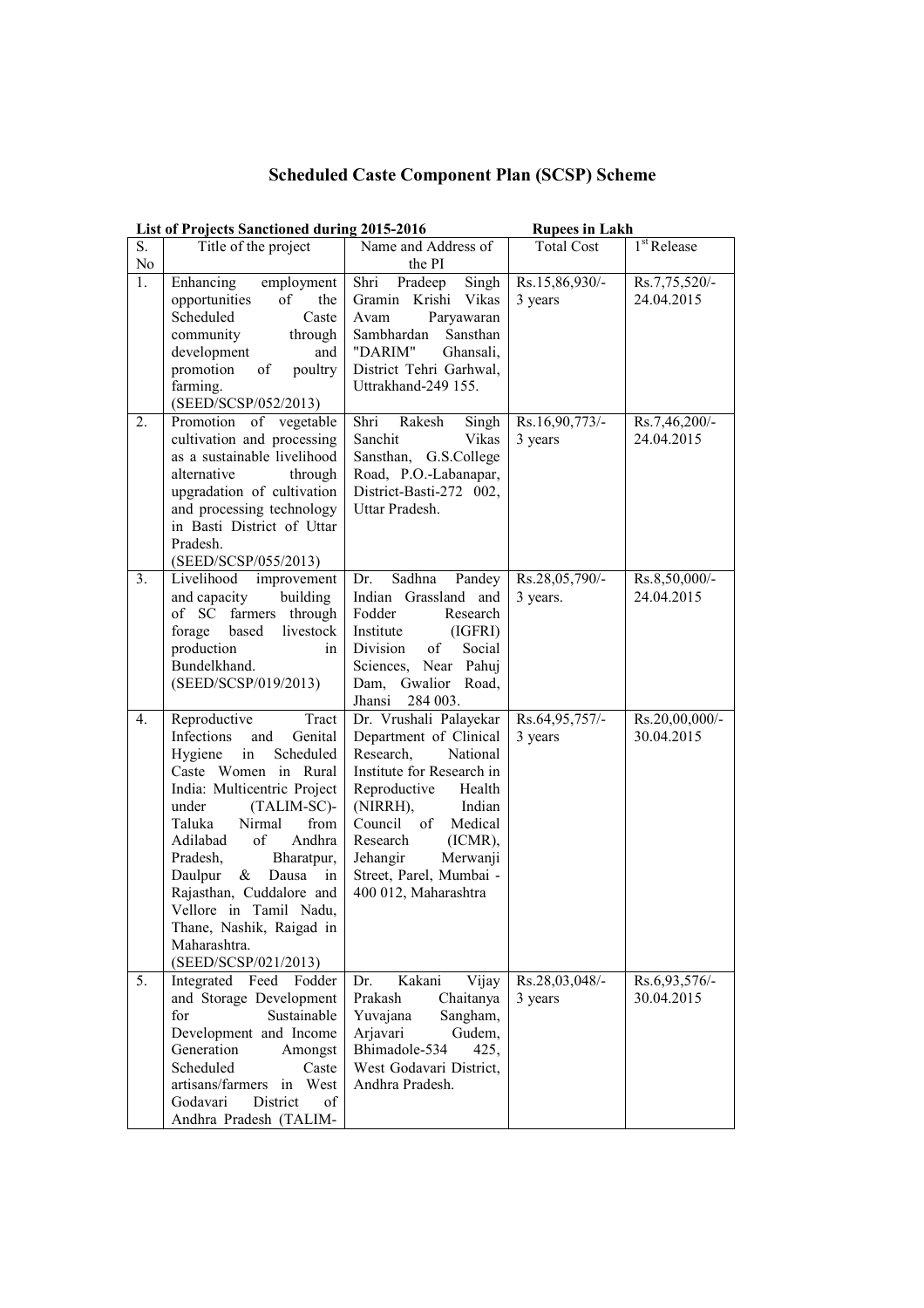|     | SC).                                                                                                                                                                                                                                                                                                                       |                                                                                                                                                                                                                                                  |                               |                                                           |
|-----|----------------------------------------------------------------------------------------------------------------------------------------------------------------------------------------------------------------------------------------------------------------------------------------------------------------------------|--------------------------------------------------------------------------------------------------------------------------------------------------------------------------------------------------------------------------------------------------|-------------------------------|-----------------------------------------------------------|
|     | (SEED/SCSP/044/2013)                                                                                                                                                                                                                                                                                                       |                                                                                                                                                                                                                                                  |                               |                                                           |
| 6.  | Technology empowerment<br>of small holding livestock<br>producers of Scheduled<br>communities<br>Caste<br>in<br>Katpadi<br>and<br>Vellore<br>blocks of Vellore District<br>in Tamil Nadu.<br>(SEED/SCSP/030/2013)                                                                                                          | <b>P.</b><br>Selvaraj<br>Dr.<br>Professor,<br>Associate<br>Veterinary<br>University<br>Peripheral<br>Hospital,<br>Tamil Nadu Veterinary<br>and Animal Sciences<br>University,<br>Madhavaram<br>Milk<br>Colony, Chennai-600<br>051, Tamil Nadu.   | Rs.27,25,544/-<br>3 years     | Rs.9,00,000/-<br>15.05.2015                               |
| 7.  | Demonstration project on<br>IPM practices in major<br>agriculture and horticulture<br>crops<br>to<br>enhance<br>livelihood of<br>scheduled<br>population<br>caste<br>in<br>Cuddalore district of Tamil<br>Nadu.<br>(SEED/SCSP/004/2013                                                                                     | V.<br>Ambethgar,<br>Dr.<br>Professor<br>of<br>Entomology,<br>Horticultural<br>College<br>and Research Institute<br>for Women,<br>Tamil<br>Agricultural<br>Nadu<br>Navalur<br>University,<br>Kuttapattu,<br>Tirchirappali-620 009,<br>Tamil Nadu. | Rs.26,61,400/-<br>3 years     | Rs.8,00,000/-<br>12.06.2015                               |
| 8.  | A portable FRP Carp<br>Hatchery Technology:<br>$\mathbf{A}$<br>successful<br>adoption<br>in<br>adapted<br>villages<br>in<br>Tuticorin District.<br>SEED/SCSP/002/2014                                                                                                                                                      | Dr. M. Sakthivel<br>The<br>Tuticorin<br>Society,<br>Education<br>Thoothukudi -<br>628<br>003, Tamil Nadu.                                                                                                                                        | Rs.17,63,100/-<br>2 years     | Rs.12,43,400/-<br>$(5,00,000/-$<br>$GC+7,43,400/$ -<br>CC |
| 9.  | Joint farm management for<br>Off-Season<br>vegetable<br>production in hill areas<br>through<br>adopting<br>eco-<br>friendly crop rotations and<br>practices.<br>SEED/SCSP/051/2013                                                                                                                                         | Arvind<br>Shri<br>Singh,<br>Janjati Mahila Kalyan<br>Evam Balothan<br>Samiti, Court<br>Road,<br>District Uttarkashi-249<br>193, Uttarakhand.                                                                                                     | Rs.12,50,280/-<br>2 years     | 5,00,000/-GC<br>1,80,000/-CC                              |
| 10. | <b>Skill</b><br>Development<br>Programme to Provide<br>Science and Technology<br>Intervention through state<br>Art<br>Craft<br>of<br>and<br>Technology on Bell Metal<br>casting<br>for<br>Scheduled<br>Caste Community in 3<br>villages of Kantilo Gram<br>Panchayat of Nayagarh<br>District Odisha.<br>SEED/SCSP/036/2014 | Shri Debadutta Mistri<br>Rural Development<br>Action Cell (RDAC),<br>AT-Tulasichaura, P.O.-<br>Baripada-757<br>001,<br>Mayurbhanj,<br>District<br>Odisha.                                                                                        | $Rs.6, 11, 150/-$<br>one year | 3,68,950/-GC<br>1,81,050/-CC                              |
| 11. | Promotion of Agri-Horti<br>based livelihood among<br>scheduled<br>caste<br>community of<br>selected<br>district in Bundelkhand.<br>SEED/SCSP/008/2013                                                                                                                                                                      | Shailendra<br>Nath<br>Dr.<br>Pandey<br>Society<br>for<br>Development<br>Alternatives,<br>TARAgram<br>Pahuj,<br>Village<br>$\&$<br>$P.O.$ -                                                                                                       | 33,99,500/-<br>3 years.       | $12,00,000$ /-GC<br>50,000/-CC                            |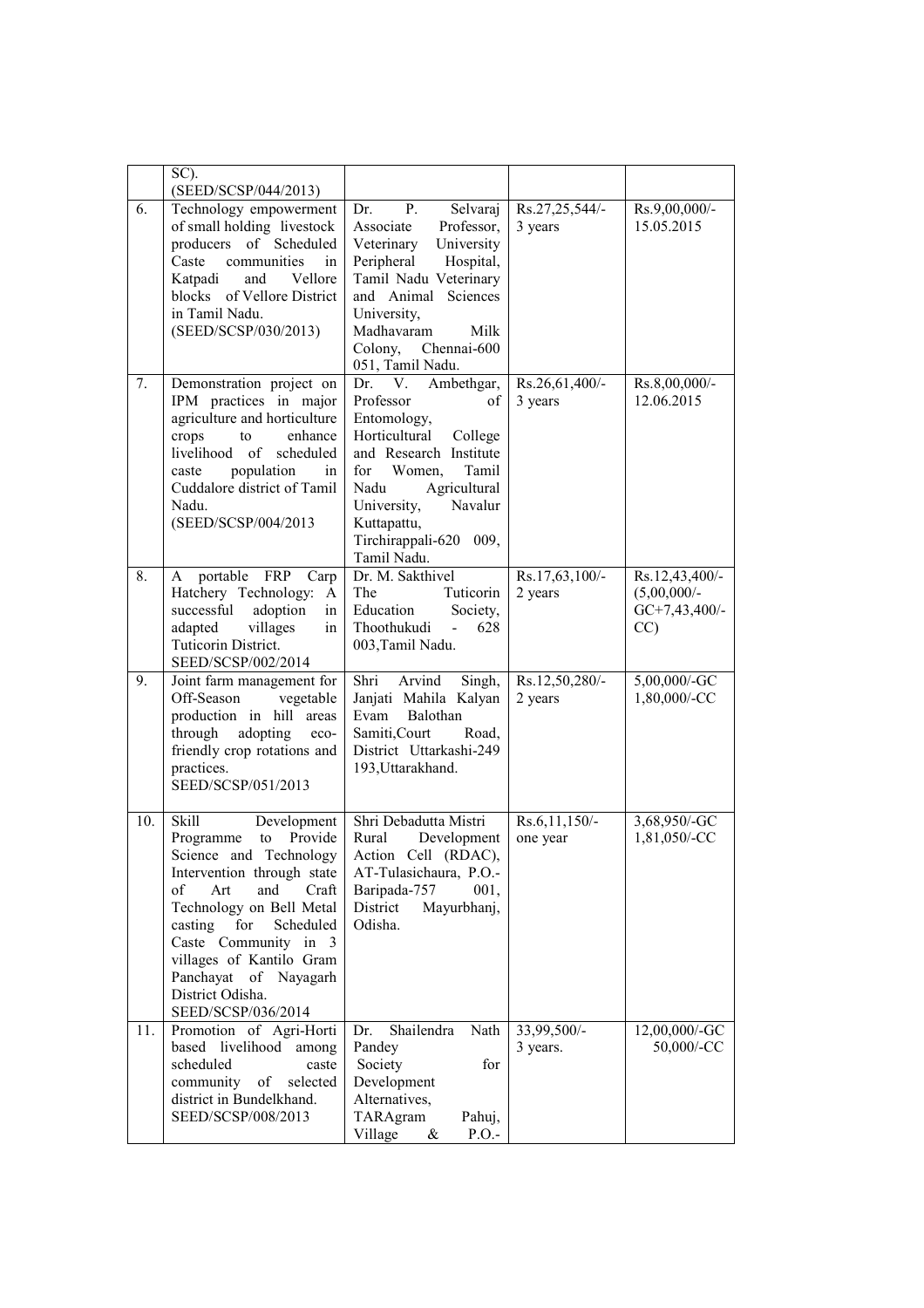|     |                                                                                                                                                                                                                             | Ambabai,<br>Sarmau-                                                                                                                                                                                                          |                         |                                                                   |
|-----|-----------------------------------------------------------------------------------------------------------------------------------------------------------------------------------------------------------------------------|------------------------------------------------------------------------------------------------------------------------------------------------------------------------------------------------------------------------------|-------------------------|-------------------------------------------------------------------|
|     |                                                                                                                                                                                                                             | Ambabai<br>Road,                                                                                                                                                                                                             |                         |                                                                   |
|     |                                                                                                                                                                                                                             | District-Jhansi,<br>Uttar<br>Pradesh.                                                                                                                                                                                        |                         |                                                                   |
| 12. | Revive and Retain Brand<br><b>Budithi</b><br>Metal<br>Crafts<br>(BBMC) in<br>Srikakulam<br>District, Andhra Pradesh.<br>SEED/SCSP/022/2014                                                                                  | Prof.<br>Bhargava<br>N.<br>Rama Mohan Rao Laya<br>Resource Centre, Plot<br>No.110, Yendada Near<br>Senora Beach Resorts<br>Visakhapatnam - 530<br>045.                                                                       | 39,06,295/-<br>3 years. | 13,00,000/-GC<br>5,49,655/-CC                                     |
| 13. | Technological application<br>livelihood<br>for<br>improvement<br>$\sigma$ f<br>SC<br>population<br>$(TALIM-SC)$<br>Morena<br>block<br>of<br>of 1<br>District Morena, Madhya<br>Pradesh.<br>SEED/SCSP/034/2013               | U.S.<br>Dr.<br>Sharma<br>Madhya<br>Pradesh<br>Vigyan Sabha,<br>Gyan<br>Vigyan Parisar, Sagoni<br>Kalan, Raisen Road,<br>Bhopal-462<br>021,<br>Madhya Pradesh.                                                                | 31,72,884/-<br>3 years. | 6,59,124/-GC<br>13,83,000/-CC                                     |
| 14. | Development<br>of<br>Traditional Metal Craft<br>Artisans Through Specific<br>Science and Technology<br>Interventions<br>and<br>up<br>gradation of Traditional<br>skills.<br>SEED/SCSP/016/2014                              | Shri Krishna Moorthy<br>Rural Education<br>and<br>Action<br>for<br>Change<br>(REACH), Flat<br>No.<br>203, Balaji<br>Towers,<br>510-Balaji<br>Colony,<br>Tirupati-<br>517<br>502,<br>Chittoor<br>District.<br>Andhra Pradesh. | 26,28,010/-<br>2 years  | 7,50,000/-GC<br>3,86,250/-CC                                      |
| 15. | Optimization<br>Resources<br>for livelihood<br>coping<br>of vulnerable community.<br>SEED/SCSP/043/2014                                                                                                                     | Shri<br>Nimain<br>N.<br>Satapathy<br>Unified Action Council<br>(UAC), Plot No.8/229<br>(2nd Floor), Jagannth<br>Vihar,<br>P.O.<br>Baramunda,<br>Bhubaneswar<br>751<br>$\sim$<br>003, Odisha.                                 | 23,47,730/-<br>3 years  | 7,50,000/-GC<br>5,40,350/-CC                                      |
| 16. | Tackling<br>poverty<br>and<br>empower SC community<br>Hindol<br>of<br>Block<br>in<br>Dhenkanal<br>district<br>of<br>Odisha through promotion<br>of IGP<br>$&$ sustainable<br>development programme.<br>(SEED/SCSP/002/2015) | Kartikeswar<br>Shri<br>Samal<br>Friends Association for<br>Rural<br>Reconstruction<br>[FARR], Hindol Project<br>AT/PO/Via - Balimi,<br>District-Dhenkanal<br>759 020, Odisha.                                                | 21,57,920/-<br>3 years  | 6,61,932/-GC<br>4,85,000/-CC                                      |
| 17. | Upgradation<br>the<br>Attar<br>Value Chain-Development<br>of Improved Production<br>Technology and Standard<br>Specification for Quality                                                                                    | S.V.<br>Shri<br>Shukla,<br>Fragrance &<br>Flavour<br>Development<br>Centre,<br>Kannauj<br>(FFDC),<br>Makarand<br>Nagar,                                                                                                      | 87,66,972/-<br>2 years. | 15,00,000/-GC<br>27,80,000/-CC<br>to [FFDC]<br>&<br>18,45,000/-CC |